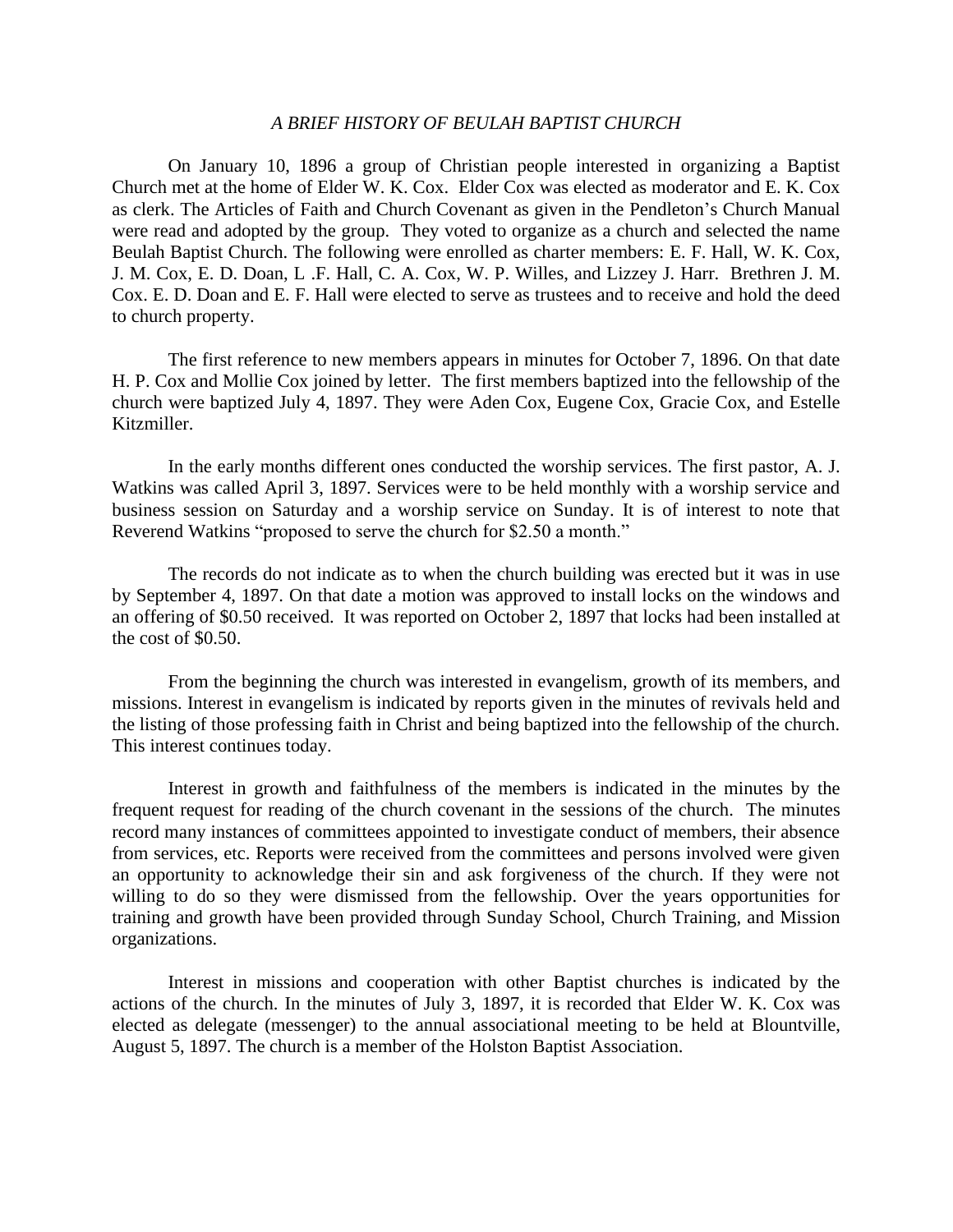Interest in missions is further indicated by many references to offerings for missions. The earliest recorded being April 3, 1898 in the amount of \$2.54 which was sent to the Foreign Mission Board. On July 7, 1898 an offering of \$7.00 was given for missions. There are many other reports of money collected for pastor's salary and missions. On September 19, 1917 a motion was approved that a mission offering be received each Sunday.

On December 9, 1953 a motion was approved to give 10% of regular offerings to the Cooperative Program. A plan of percentage giving remains a priority for the church.

The first man to be called as full-time pastor was Reverend Calvin Edwards in 1949. On February 9, 1949 the offer of land on which to build a parsonage by Mr. and Mrs. Earl Rowland was accepted. Plans were completed and the parsonage was erected. Mr. L. L. Milhorn gave much assistance in construction of the parsonage and additions to and remodeling of the church building.

Reverend Leonard Evans came to the church as pastor in February 1950 and was the first to live in the parsonage. Reverend Evans died in June 1952 while he was serving as pastor.

Over the years improvements have been made to the church building. As early as July 7, 1939 there was a discussion of plans for classrooms to be added to the rear of the auditorium. Plans for this work were approved, funds raised, and work done in 1943.

May 10, 1950 the construction of classrooms to be added to the side of the auditorium was approved to be built when funds were available. On January 17, 1951 it was reported that Mr. and Mrs. Robert Deck had donated land on which to construct these classrooms. The classrooms were constructed in 1951.

For some years preceding 1957, members of Beulah Baptist Church had discussed remodeling and renovating the church building. A committee was appointed to study various suggestions and present plans. On May 11, 1955 the committee made their report and it was approved. On March 24, 1957 the committee was authorized to proceed with the work and in due time it was completed at a cost of \$23370. It was necessary to borrow \$16,000 for this work. By August 1961 this indebtedness had been reduced to \$5487. On April 2, 1961 approval was given to enlarge the parsonage by adding two rooms and to renovate the existing part. It was later approved that a well be dug. This work necessitated the borrowing of \$2663 or a new total indebtedness of \$8150. This debt was retired on July 2, 1963.

Since 1963, the following improvements have been made: on July 8, 1964 classroom walls were bricked and a new roof was installed. On March 13, 1966 the church approved the purchase of an organ, the remodeling of the area of the choir and pulpit, new carpet, and renovation of the basement area. On July 16, 1967 the church approved the paving of the parking area. On April 18, 1971 the church approved the installation of air conditioning for the church building. Remodeling and enlargement of the parsonage occurred in 1976. In the spring of 1977, 2.57 acres of land was purchased from the Stacy Deck Family. The kitchen, fellowship hall, and classrooms were constructed in 1980 adjacent to the sanctuary/main building. A picnic shelter was built in 1984. The church purchased a van in 1986 for ministry to those with no